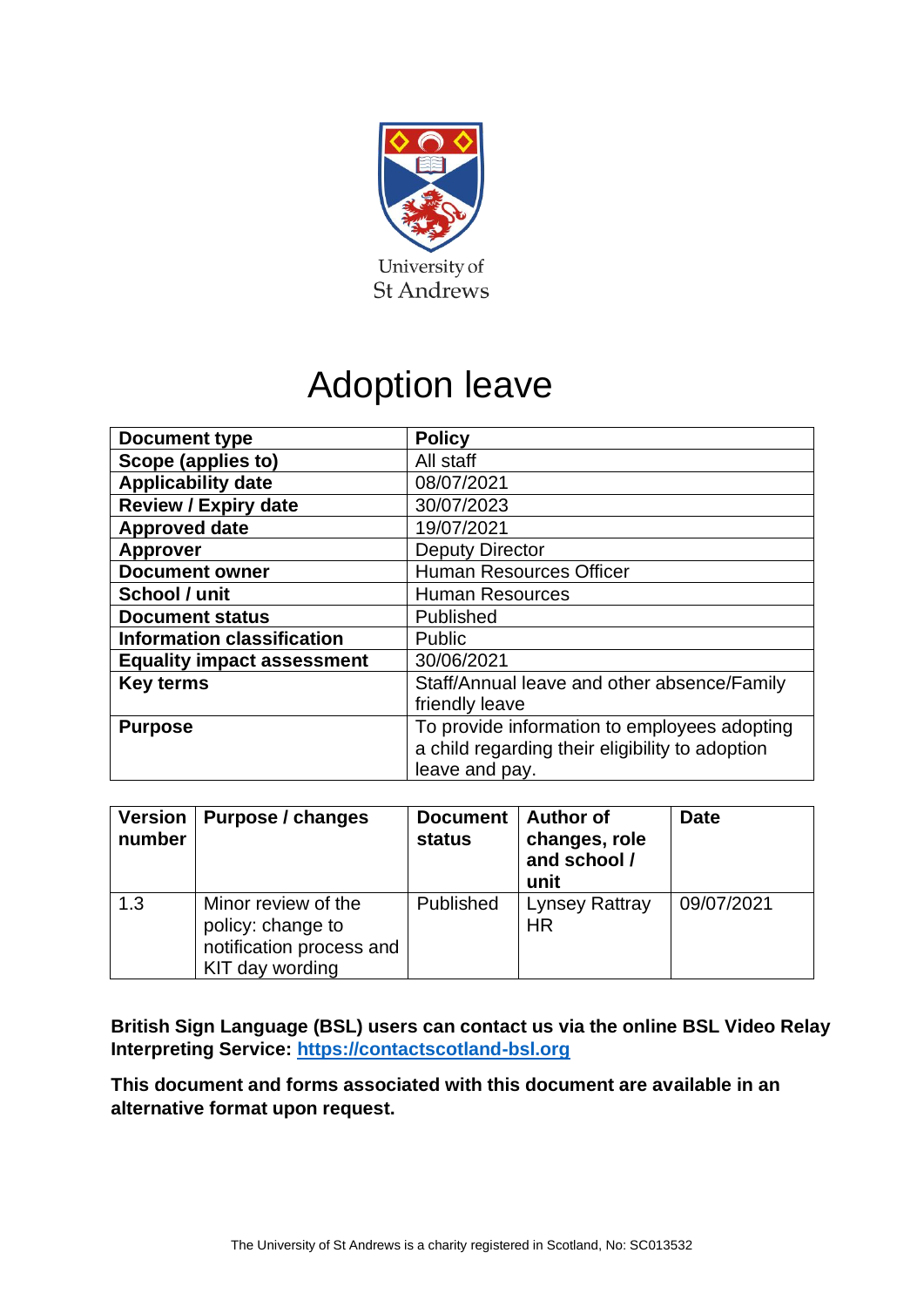# **Table of contents**

| 1.                                           | Introduction                                                 |                |
|----------------------------------------------|--------------------------------------------------------------|----------------|
| 2.                                           | <b>Statutory entitlement</b>                                 |                |
| 3.                                           | Adoption pay packages                                        |                |
| 4.                                           | Procedures                                                   |                |
| 5.<br>Overseas adoption                      |                                                              | 5              |
| 6.                                           | Keeping in touch                                             | 6              |
| 7.                                           | Support                                                      | 6              |
| 8.                                           | Version control                                              | $\overline{7}$ |
| Appendix A: Internal support                 |                                                              | 8              |
| Appendix B: FAQs                             |                                                              | 9              |
| Appendix C: Flowchart summary adoption leave |                                                              | 11             |
|                                              | Appendix D: Flowchart for Head of School/Unit & Line Manager |                |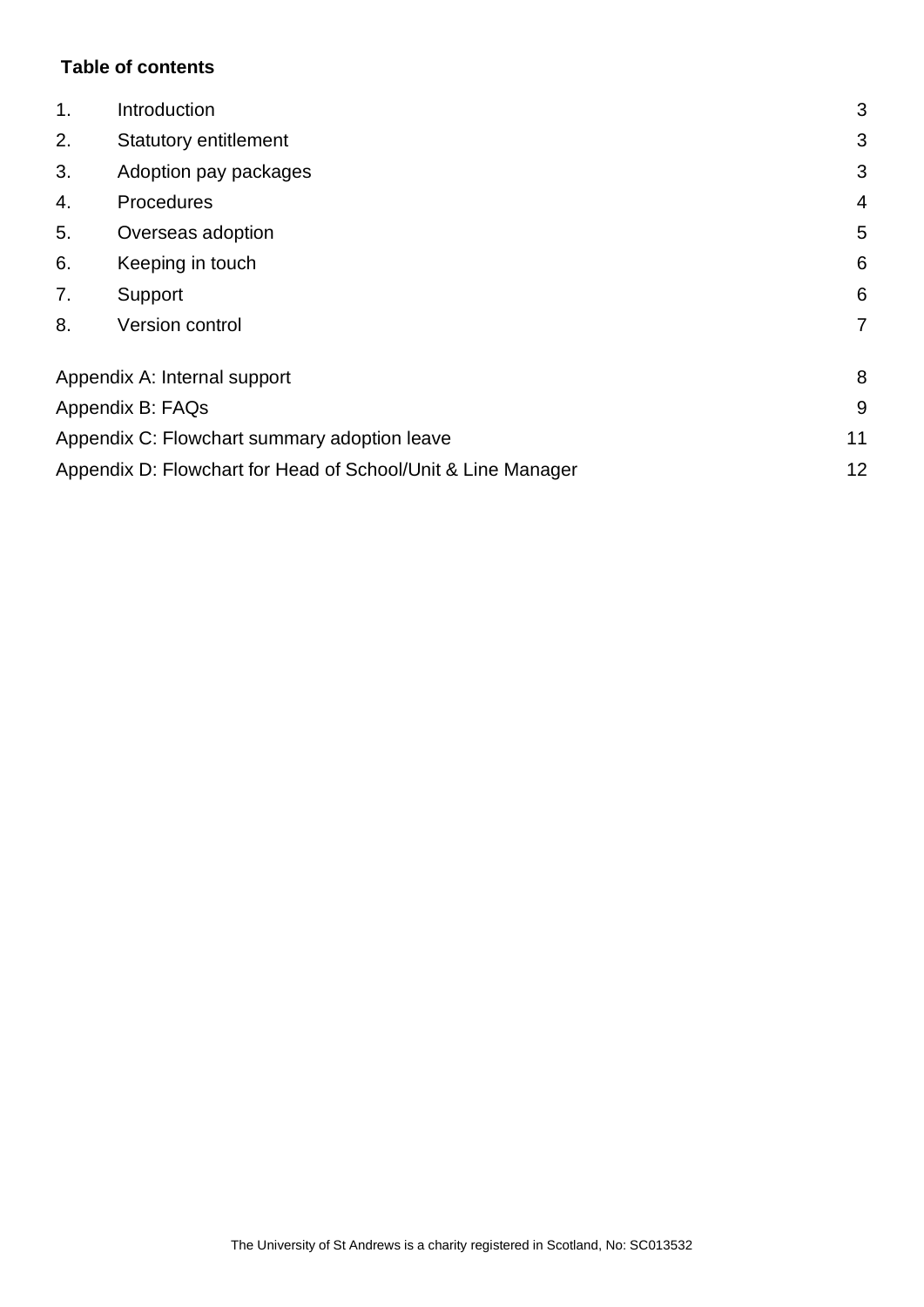#### <span id="page-2-0"></span>**1. Introduction**

- 1.1 The University recognises the importance of supporting all employees in their obligations to their families. This adoption leave policy, which also applies to employees adopting children from [overseas,](#page-4-0) has been designed to explain the benefits of the University scheme and to set out the obligations under it. This policy is inclusive of same-sex parents.
- 1.2 Employees who have any queries regarding the information in this document or would like further advice should contact Human Resources via [e-mail](mailto:hr.support@st-andrews.ac.uk) or contact their HR Business [Partner.](https://www.st-andrews.ac.uk/hr/businesspartner/) Frequently Asked Questions regarding adoption leave can also be found in [Appendix B.](#page-8-0)

## <span id="page-2-1"></span>**2. Statutory entitlement**

- 2.1 All employees who adopt are eligible for 52 weeks adoption leave irrespective of their length of service or hours of work. This is made up of 26 weeks of ordinary adoption leave (OAL) and 26 weeks of additional adoption leave (AAL). These rights are available to:
	- individuals who adopt.
	- one member of a couple where a couple adopt jointly (the couple may choose which partner takes adoption leave).
- 2.2 Employees are entitled to a maximum of 52 weeks leave, however; are free to choose a shorter period to suit their own circumstances.
- 2.3 Adoption leave and pay is not available in circumstances where a child is not newly matched for adoption, for example when a stepparent is adopting a partner's child/children.

#### <span id="page-2-2"></span>**3. Adoption pay packages**

- 3.1 This section details the different payments that employees are eligible to, dependent on their length of service.
	- **1. Employee has less than 26 weeks continuous service leading into the week in which they are notified of being matched to a child.**
	- You will not be entitled to Statutory Adoption Pay (SAP).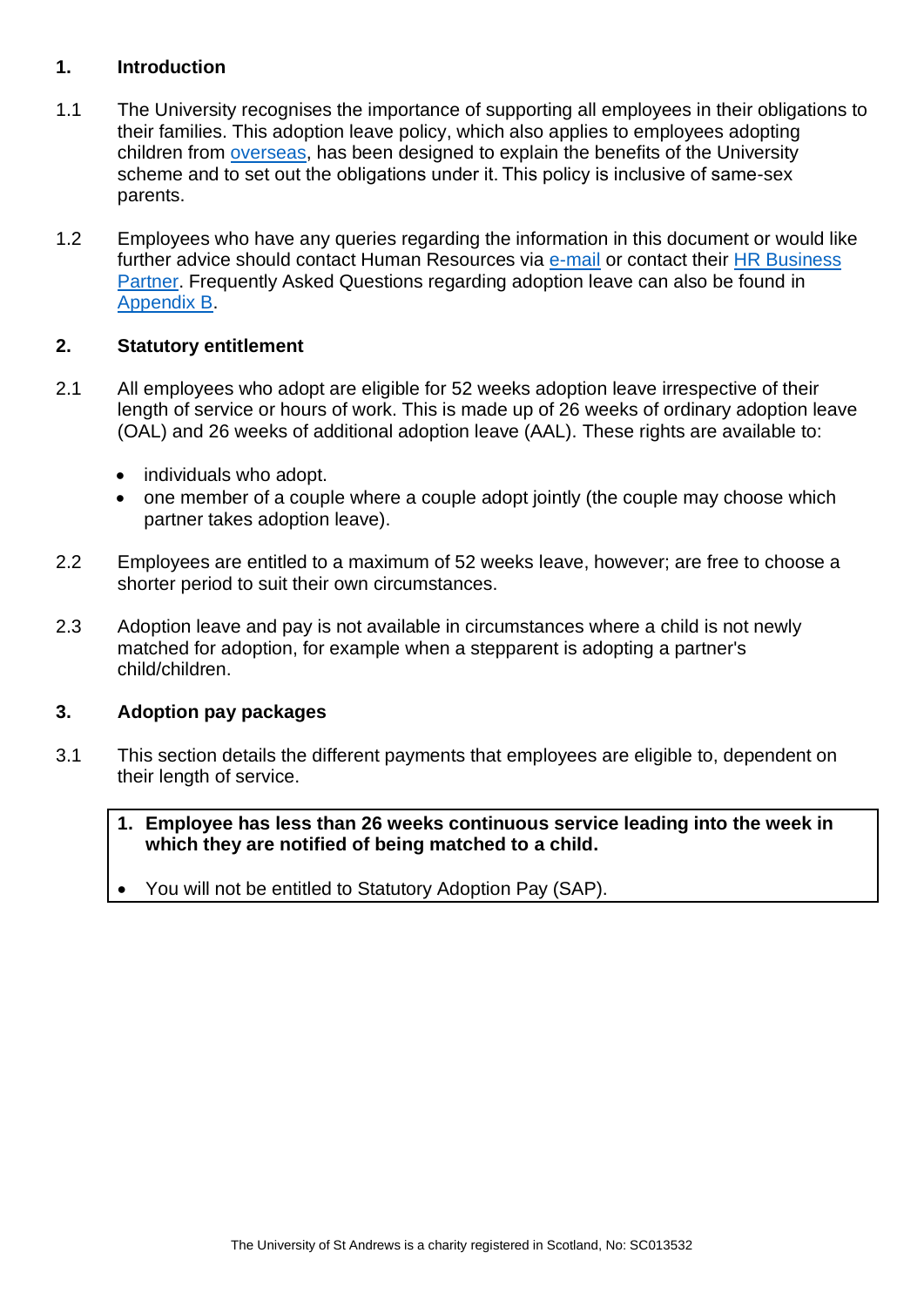**2. Employee has 26 weeks continuous service leading into the week in which they are notified of being matched to a child and the employee is returning to work.**

You will be entitled to the University's enhanced adoption pay package. Currently this is calculated as follows:

- 16 weeks of full salary and;
- 23 weeks of Statutory Adoption Pay or 90% of your gross average weekly earnings if this is less than the SAP rate per week;
- the remaining 13 weeks will be unpaid.

If you are eligible and opt for the University's enhanced adoption package, this is subject to you returning to work at the University after your adoption leave for at least a period of 3 months. If you do not return to work, then you will normally be required to repay the enhanced element of any Adoption Pay received.

#### **3. Employee has 26 weeks continuous service leading into the week in which they are notified of being matched to a child and the employee is not returning to work.**

You will be entitled to [Statutory Adoption](https://www.gov.uk/employers-adoption-pay-leave) Pay (SAP).

#### <span id="page-3-0"></span>**4. Procedures**

#### **4.1 Notifying the University**

4.1.1 Employees must notify their line manager and Human Resources when they intend to take adoption leave using the adoption leave notification form which is located in [HR Self-](https://www.st-andrews.ac.uk/selfservice/)[Service](https://www.st-andrews.ac.uk/selfservice/) (under Family Leave). **Notification should be within 7 days of being notified that the employee has been matched with a child for the purposes of adoption and they must specify the Expected Date of Placement (EDP).** If requested to do so, the employee should provide a "matching certificate" confirming the EDP which should be provided by the Adoption Agency. A copy of the matching certificate can be submitted to Human Resources via [HR Self-Service.](https://www.st-andrews.ac.uk/selfservice/)

#### **4.2 Time off for adoption appointments**

4.2.1 Employees who are eligible for adoption leave are entitled to paid time off to attend up to 5 adoption appointments arranged by the adoption agency. The employee's line manager may ask to see the appointment card.

#### **4.3 Going on adoption leave**

- 4.3.1 Adoption leave can start at any time from either the date of the child's placement or a fixed date which can be up to 14 days before the expected date of placement.
- 4.3.2 If adoption leave commences unexpectedly because of earlier placement of the child, then the employee must notify their line manager and Human Resources of the date as soon as is reasonably practicable.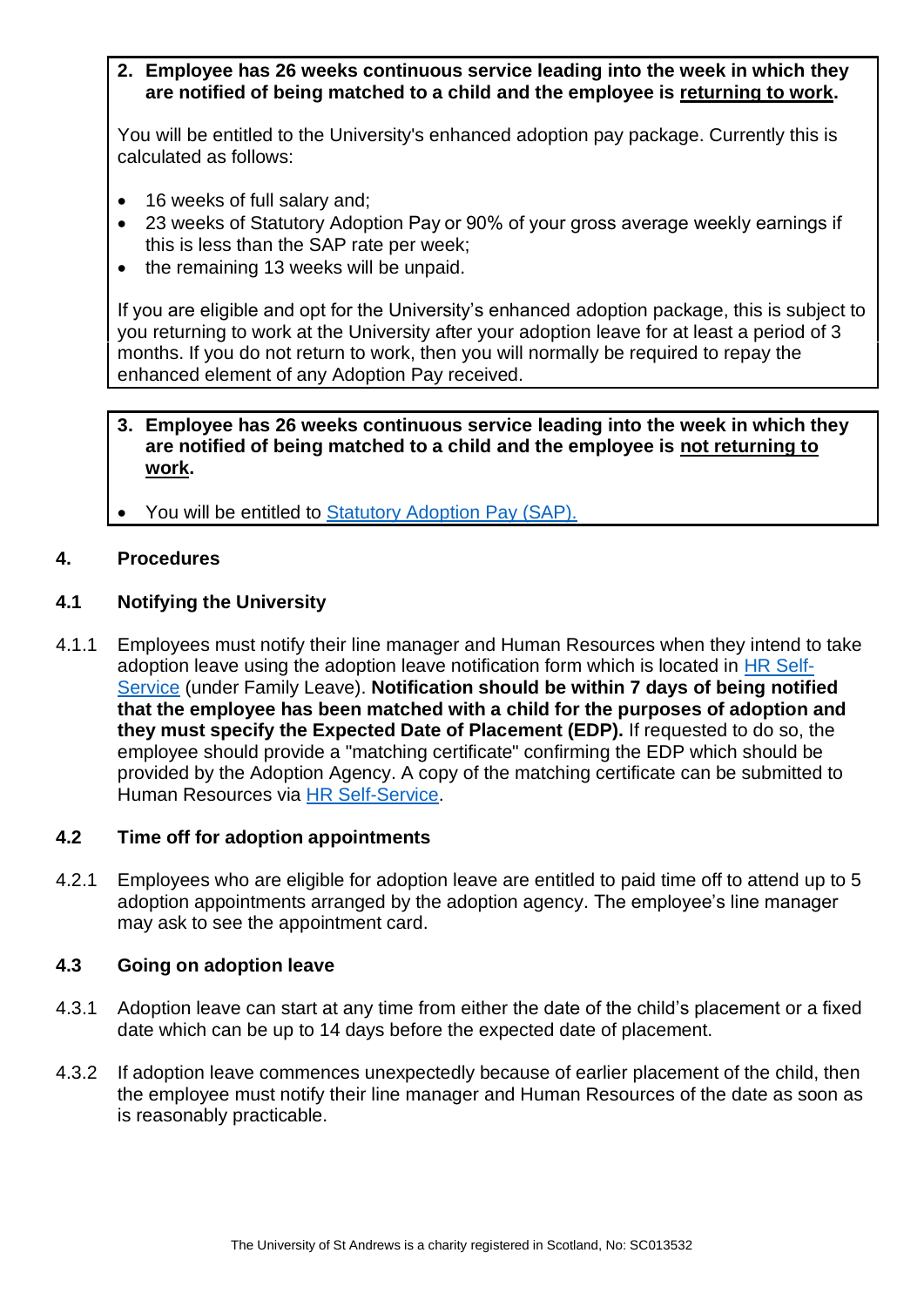## **4.4 Returning to work**

- 4.4.1 Notice of the return to work date is not required unless the employee wants to return prior to the date stated on their adoption leave notification form. If there is a request to change the return to work date, the employee must inform their line manager and [HR Support,](mailto:hr.support@st-andrews.ac.uk) at least 8 weeks before the intended return date, via email confirming the new return date.
- 4.4.2 The employee will receive a letter from HR approximately 10 weeks prior to the end of the adoption leave confirming the expected date of return to work. Employees should ensure that they respond to this letter to confirm that they are intending to return to work on the date confirmed in the letter, or whether they intend to take annual leave directly after their adoption leave.
- 4.4.3 Employees will normally return to their original job after adoption leave. In some cases, a return to their original job may not be possible, if for example, the department has restructured. If this happens, the employee will be guaranteed to return to a post of a similar grade. In all cases, the employee's return to work will be without loss of seniority or status.

#### <span id="page-4-0"></span>**5. Overseas adoption**

5.1 This section details the statutory obligations when adopting a child from overseas. Further information about adoption a child from abroad while living in Scotland can be downloaded from [mygov.scot.](https://www.mygov.scot/adopting-child-from-abroad)

#### **5.2 Statutory entitlement**

5.2.1 Entitlement and pay packages outlined in section 2:*[Statutory Entitlement](#page-2-1)* and *[3: Adoption](#page-2-2)  [Pay Packages](#page-2-2)*.

#### **5.3 Notifying the University**

- 5.3.1 Employees must notify their line manager and [Human Resources](mailto:hr.support@st-andrews.ac.uk) of their intention to take adoption leave via the adoption leave notification form which is located in [HR Self-Service](https://www.st-andrews.ac.uk/selfservice/)  (under Family Leave), within 28 days of receiving [official notification.](#page-5-1)
- 5.3.2 To qualify for adoption leave and pay, the employee must provide [Human Resources](mailto:hr.support@st-andrews.ac.uk) with a copy of the official notification and evidence of the child's entry into the UK (when this becomes available).

#### **5.4 Going on adoption leave**

- 5.4.1 Adoption leave may start on either the date the child enters the UK or a fixed date no later than 28 days after the child enters the UK.
- 5.4.2 Employees must give 28 days' notice of their intended start date of adoption leave.

#### **5.5 Additional information**

• Only one period of leave will be available irrespective of whether more than one child enters the UK as part of the same arrangement.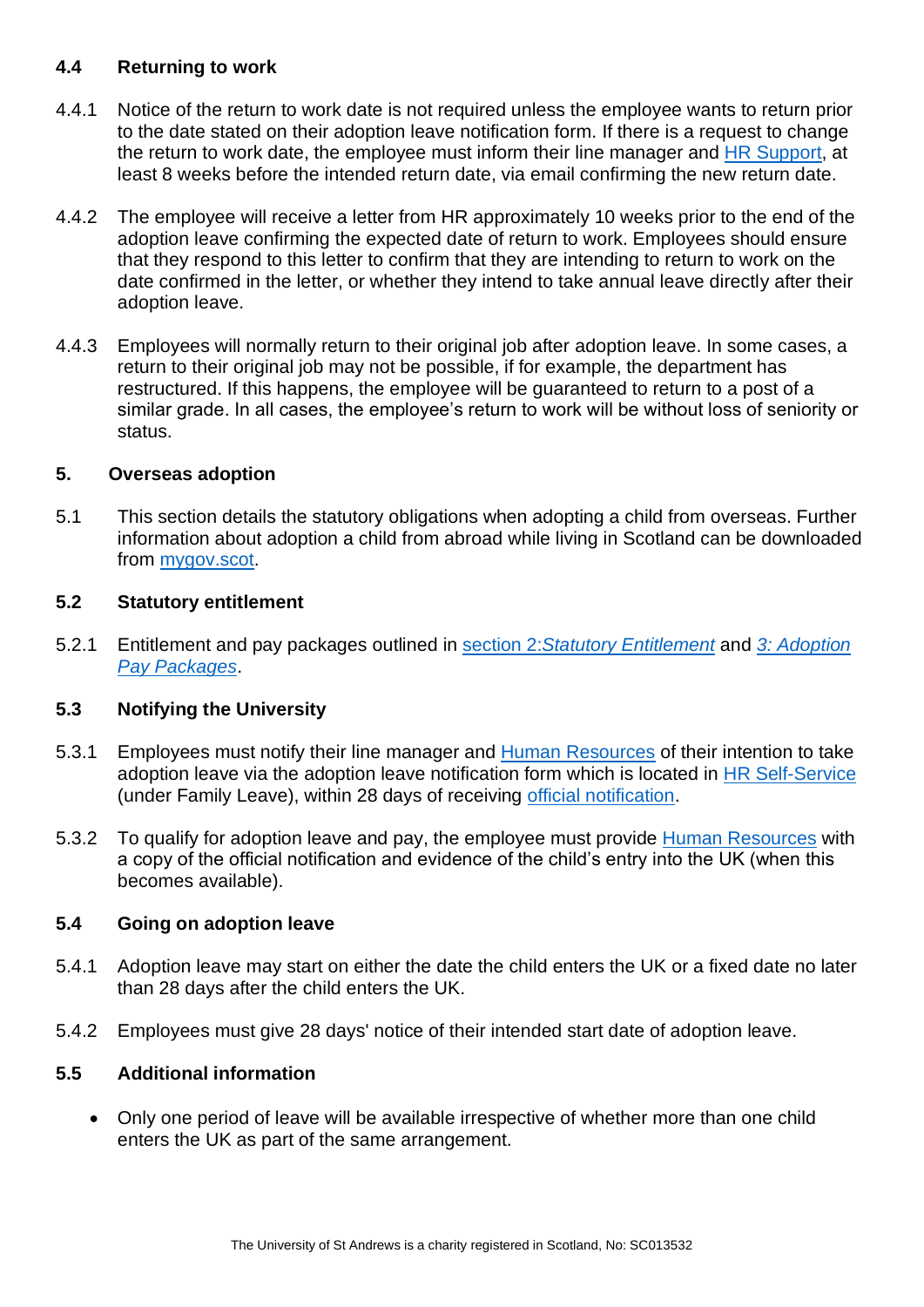- Adoption leave cannot be used to cover the period employees spend travelling overseas to arrange the adoption or visiting the child.
- <span id="page-5-1"></span>• Official notification is issued via the relevant domestic authority confirming that the adopter has been assessed and approved as being a suitable adoptive parent.

#### <span id="page-5-0"></span>**6. Keeping in touch**

- 6.1 The line manager, or equivalent other e.g. Head of School/Unit may want to make reasonable contact with the employee during their adoption leave. Reasonable contact will vary according to individual circumstances and should be agreed between both the employee and the line manager (or equivalent) prior to going on adoption leave.
- 6.2 Employees can work for up to 10 days, by mutual agreement, during a period of adoption leave without it impacting on adoption leave or affecting the employee's right to statutory adoption pay. The idea behind this is to allow employees to keep in touch with colleagues and the School/unit during adoption leave. Keeping in Touch Days (KIT days) can be used for undertaking normal contractual duties or for other work requirements such as, attendance at a scheduled conference, training, team meetings, away days, or performance & development reviews.
- 6.3 The days do not have to be worked consecutively and the employee will be paid at their normal rate of pay or the appropriate rate for the work undertaken on these days. Alternatively, the employee can take time off in lieu. Working for part of a day will use up one KIT day. Employees will only be paid for the hours worked and these must be agreed in advance with the line manager.
- 6.4 KIT days do not extend the adoption pay periods in any way.
- 6.5 Employees will receive the normal hourly/salary rate for the hours worked. This payment will be inclusive of any adoption pay (including Statutory Adoption Pay) the employee is receiving when the KIT days are worked. Payment for KIT days will not exceed the normal payment for the pay/hours worked. Therefore, if an employee uses a KIT day during the full pay period, no additional payment will be made. If an employee uses a KIT day during the Statutory Adoption Pay period, the pay will be increased to their normal rate of pay for the hours worked (inclusive of SAP). If an employee uses a KIT day during the unpaid period of adoption leave, or the employee does not qualify for adoption pay, their normal rate of pay for the hours worked will be processed.
- 6.6 Once a KIT day has been completed, the employee will be required to complete a KIT form which is located in [HR Self-Service](https://www.st-andrews.ac.uk/selfservice/) (under Family Leave). Once completed, they must submit the form which will be sent to the line manager for authorisation. The line manager will submit the form to [Salaries,](mailto:monthly-ns@st-andrews.ac.uk) which will instruct them to process the payment. Payment will be made on the first pay date after Salaries receive the form; provided it is received by the relevant salary [cut off date.](https://www.st-andrews.ac.uk/staff/money/salaries/dates/)
- 6.7 KIT days are optional, and the University has no right to force anyone to work a KIT day. KIT days may be undertaken at any stage during adoption leave, except during any annual leave period that is used directly after adoption leave.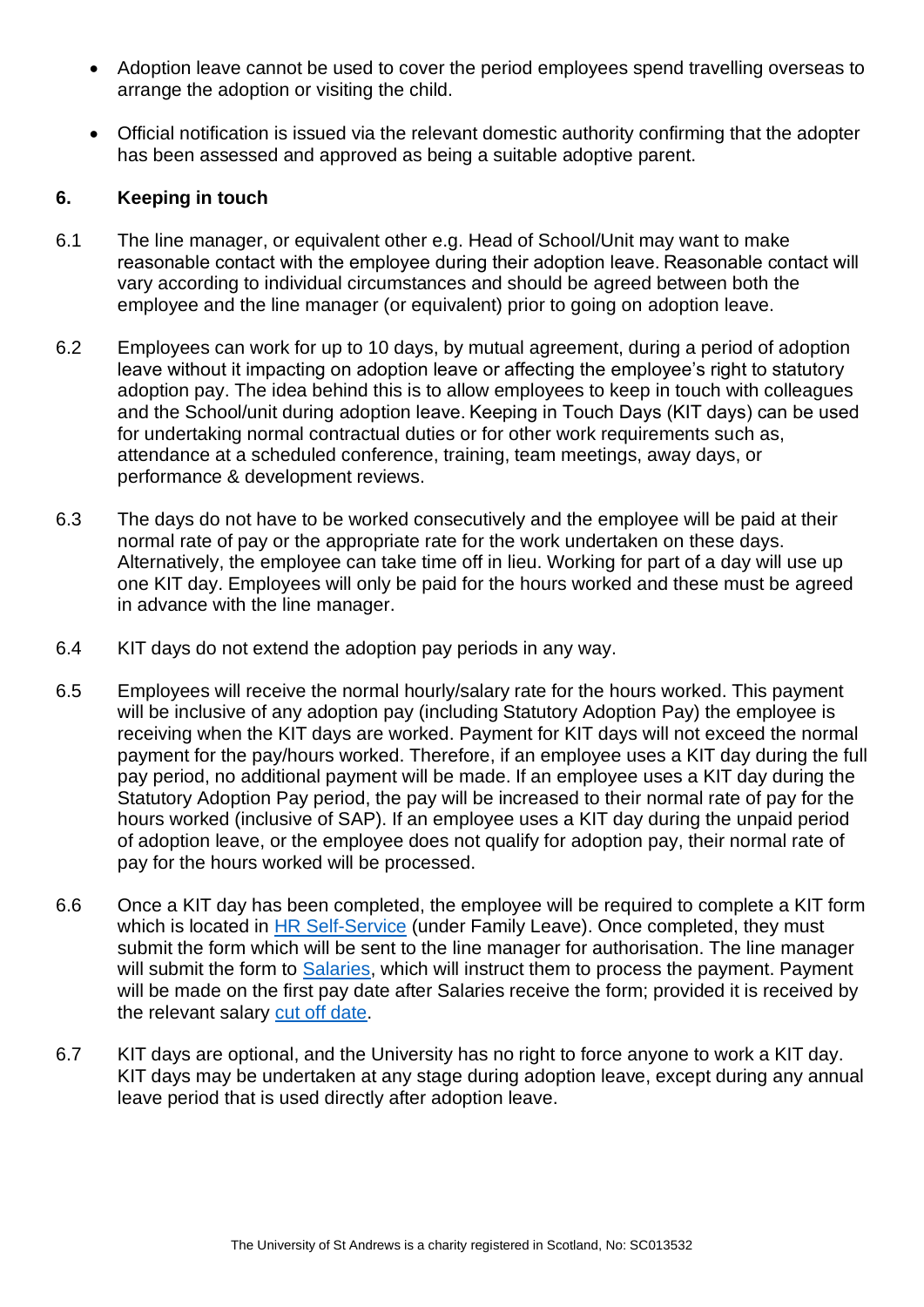# <span id="page-6-0"></span>**7. Support**

- 7.1 Any questions employees have about matters raised in this policy should be discussed with their line manager in the first instance. In addition, employees and line managers can contact HR Support via email [hr.support@st-andrews.ac.uk](mailto:hr.support@st-andrews.ac.uk) or telephone on 3096.
- 7.2 Further internal support can be found in [Appendix A.](#page-7-0)

#### <span id="page-6-1"></span>**8. Version control**

8.1 This document will be reviewed periodically in conjunction with the University's recognised Trade Unions. Any feedback on the policy content should be directed in the first instance to the **HRBP** team who will consider this as part of the review.

| <b>Version</b><br>number | <b>Purpose / changes</b>                                                                | <b>Document</b><br><b>status</b> | <b>Author of</b><br>changes, role<br>and school /<br>unit | <b>Date</b> |
|--------------------------|-----------------------------------------------------------------------------------------|----------------------------------|-----------------------------------------------------------|-------------|
| 1.0                      | Migration of policy to<br>the Governance Zone                                           | Published                        | Lisa Stewart,<br>Human<br><b>Resources</b>                | 04/06/2019  |
| 1.1                      | Minor change to<br>Appendix A                                                           | Published                        | <b>Lisa Stewart</b><br>HR                                 | 05/03/2020  |
| 1.2                      | Change to review date                                                                   | Published                        | <b>Lisa Stewart</b><br><b>HR</b>                          | 04/02/2021  |
| 1.3                      | Minor review of the<br>policy: change to<br>notification process and<br>KIT day wording | Published                        | Lynsey Rattray<br><b>HR</b>                               | 09/07/2021  |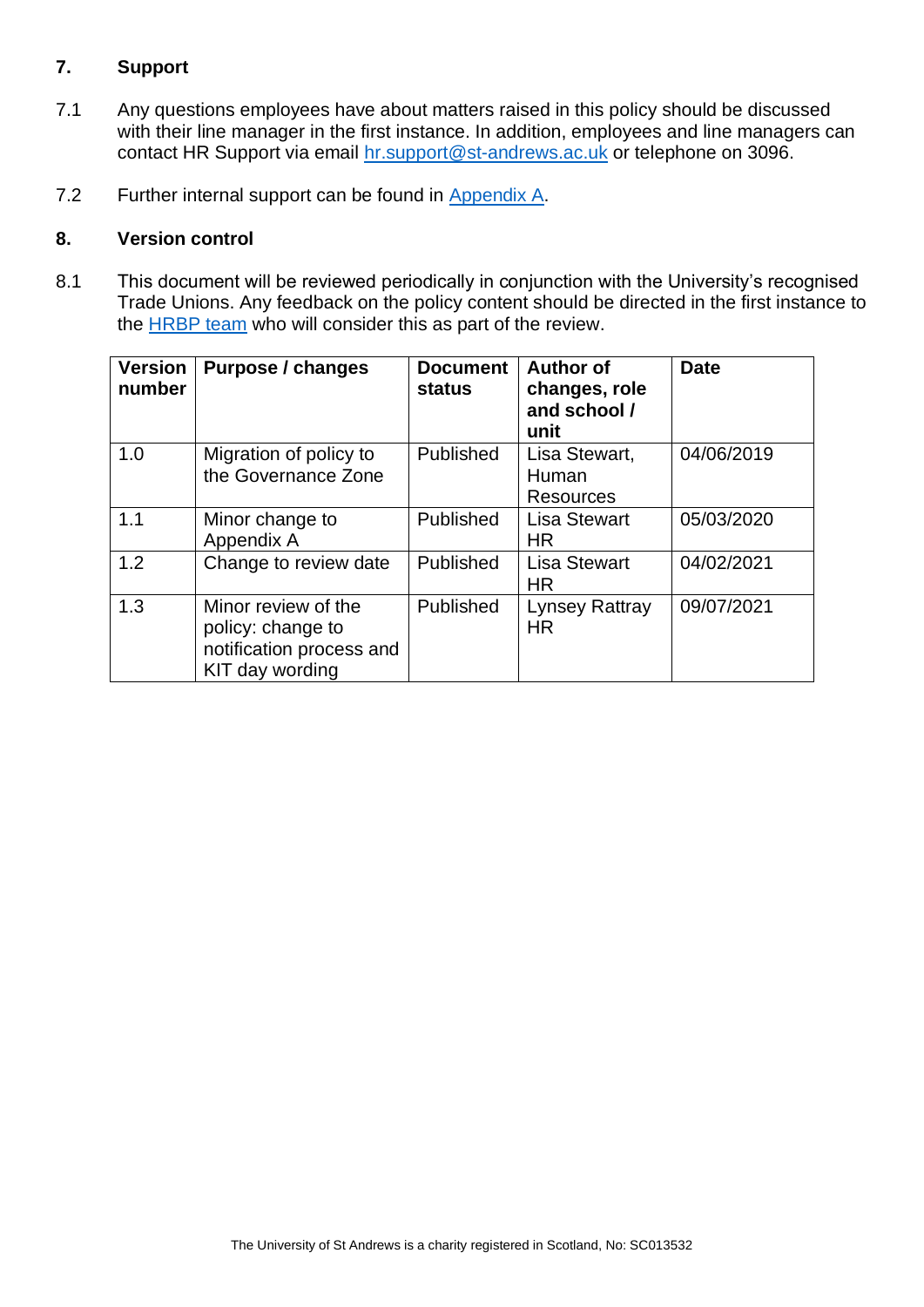<span id="page-7-0"></span>

| <b>Name of Department</b>       | <b>Contact details</b>                                           | <b>Service provided</b>                                                                  |
|---------------------------------|------------------------------------------------------------------|------------------------------------------------------------------------------------------|
| <b>Chaplaincy</b>               | https://www.st-                                                  | Offers pastoral care and support for any                                                 |
|                                 | andrews.ac.uk/chaplaincy/                                        | employee, regardless of religion or                                                      |
|                                 |                                                                  | belief (including non-belief). This                                                      |
|                                 | chaplaincy@st-andrews.ac.uk                                      | includes sympathetic, confidential<br>listening and a safe place to talk to              |
|                                 | 01334 462866 or 462492                                           | someone about any issues affecting                                                       |
|                                 |                                                                  | health and wellbeing.                                                                    |
| <b>Environment, Health</b>      | https://www.st-                                                  | The EHSS team provides advice on all                                                     |
| & Safety Services               | andrews.ac.uk/ehss/                                              | aspects of accident prevention and risk                                                  |
| (EHSS)                          | 01334 462742 (Head of EHSS)                                      | management.                                                                              |
|                                 |                                                                  | The Head of EHSS is Hugh Graham.                                                         |
| <b>Equality Diversity &amp;</b> | https://www.st-                                                  | Provides a confidential service of                                                       |
| <b>Inclusion (EDI)</b>          | andrews.ac.uk/hr/edi/                                            | advice to members of the University                                                      |
|                                 |                                                                  | community (staff, students, visitors) on                                                 |
|                                 | diversity@st-andrews.ac.uk                                       | any aspect of EDI.                                                                       |
|                                 | 01334 461649                                                     | The Head of EDI is Sukhi Bains.                                                          |
| <b>Human Resources</b>          | https://www.st-                                                  | Provides support to employees of                                                         |
|                                 | andrews.ac.uk/hr/                                                | University of St Andrews.                                                                |
|                                 |                                                                  |                                                                                          |
|                                 | humres@st-andrews.ac.uk<br>(general email enquiries)             | HR web and policy page<br>$\bullet$<br><b>Dedicated HR Business Partner</b><br>$\bullet$ |
|                                 |                                                                  | team for each School and Unit                                                            |
|                                 | 01334 463096                                                     |                                                                                          |
| <b>Occupational Health</b>      | https://www.st-                                                  | Employees can refer themselves to OH                                                     |
|                                 | andrews.ac.uk/ehss/occupatio                                     | for confidential health advice at any                                                    |
|                                 | nalhealth/                                                       | time.<br>One-to-one                                                                      |
|                                 | 01334 462750                                                     | consultation/appointments                                                                |
|                                 |                                                                  | Expert support and advice provided                                                       |
|                                 | occhealth@st-andrews.ac.uk                                       | Recommended adjustments to<br>$\bullet$                                                  |
|                                 |                                                                  | support the employee                                                                     |
|                                 |                                                                  | Partnership with external health<br>$\bullet$                                            |
|                                 |                                                                  | practitioners i.e. counselling<br>services and CBT.                                      |
| <b>OSDS</b>                     | https://www.st-                                                  | Organisational and Staff Development                                                     |
|                                 | andrews.ac.uk/osds/                                              | Services (OSDS), formerly part of                                                        |
|                                 |                                                                  | CAPOD, is the University's central                                                       |
|                                 | 01334 467198                                                     | provider of professional development<br>for all University staff and is also             |
|                                 | Email: osds@st-andrews.ac.uk                                     | responsible for a wide range of                                                          |
|                                 |                                                                  | organisational development projects                                                      |
|                                 |                                                                  | and initiatives.                                                                         |
| <b>Trade Union</b>              | https://www.st-                                                  | Trade union representatives are trained                                                  |
| <b>Representatives</b>          | andrews.ac.uk/staff/wellbeing/c<br>ommunity/support/tradeunionre | to deal and support employees with any<br>workplace related matters of concern.          |
|                                 | presentatives/                                                   |                                                                                          |
|                                 |                                                                  |                                                                                          |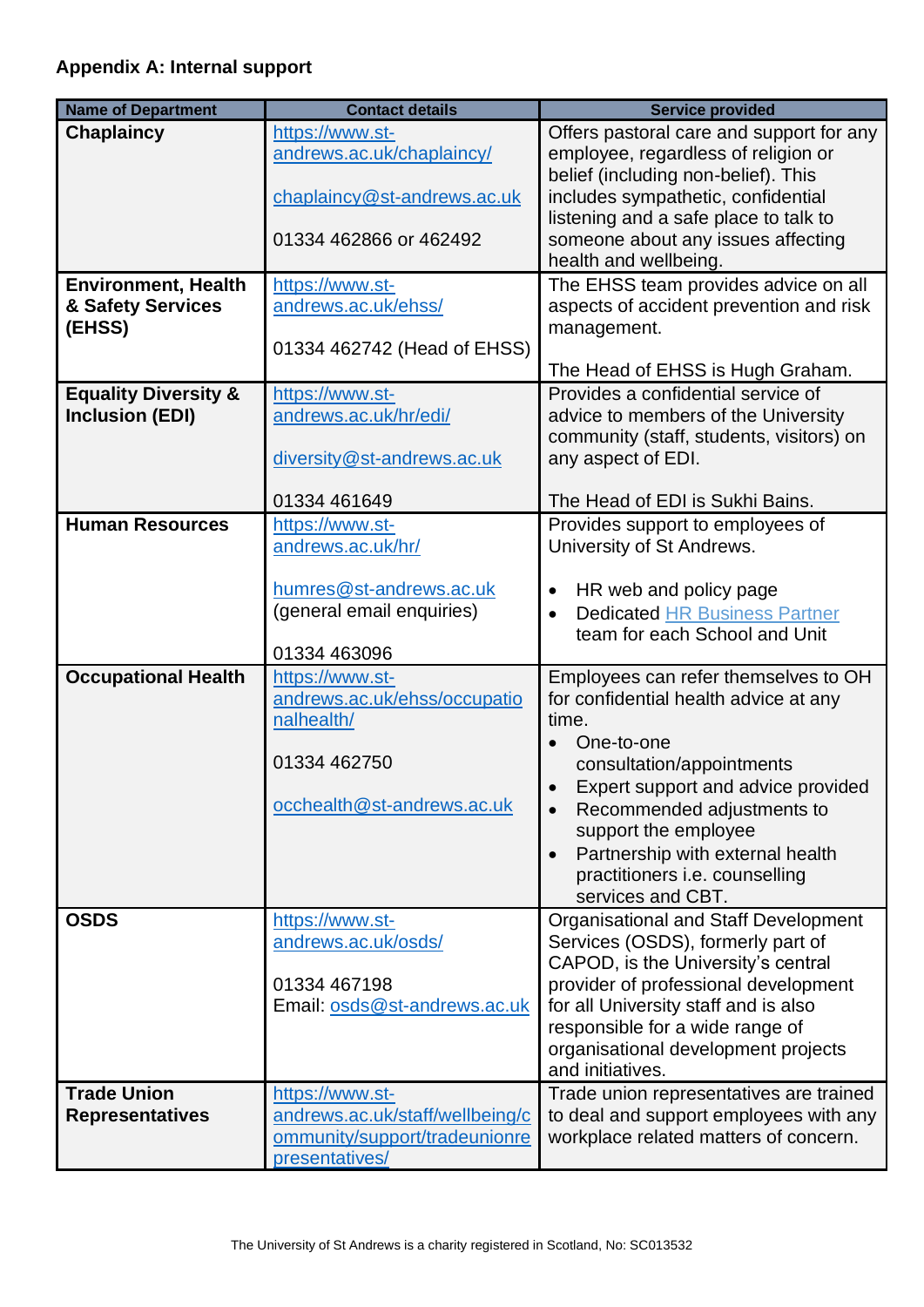#### <span id="page-8-0"></span>**Appendix B: FAQs**

This section deals with some of the frequently asked questions about adoption leave and returning to work. If you have any queries which are not answered below, please contact Human Resources via [email](mailto:humres@st-andrews.ac.uk) or on extension 3096.

# **Returning to work**

#### **What happens if I don't want to return to work?**

You should inform your line manager and [Human Resources](mailto:hr.support@st-andrews.ac.uk) as soon as you have decided. You will normally be required to repay the enhanced element of any adoption pay received.

#### **Can I take an extended period of leave at the end of my adoption leave?**

It may be possible for you to extend your adoption leave into a career break, but this must be discussed as soon as possible with your line manager and Human Resources no later than 8 weeks prior to your agreed return date. Any agreement on extended leave will depend on the varying circumstances of the job and must be approved by the relevant member of the Principal's Office.

#### **Can I come back to work part-time?**

You do not have an automatic right to return to work part-time, but you are entitled to ask. You should discuss this your line manager as early as possible. Your manager does not have to agree to the request if it does not suit business needs. Any change in your contracted hours could be permanent and you do not have a right to revert to full time hours in the future. The [Flexible](https://www.st-andrews.ac.uk/policy/staff-employee-relations-flexible-working/flexible-working-policy.pdf)  [Working Policy](https://www.st-andrews.ac.uk/policy/staff-employee-relations-flexible-working/flexible-working-policy.pdf) provides further information about this process.

#### **What happens if I don't come back to work?**

If you do not to return to work on the date agreed and fail to notify the University of your absence, then disciplinary action may be taken.

# **Salary, pension and holidays**

## **Do I still have to pay tax while I'm on adoption leave?**

Yes. All adoption leave benefits are subject to tax and national insurance in the same way as your salary.

#### **What happens to my pension contributions while I'm on adoption leave?**

Your membership of either USS, S&LAS or NOW: Pensions will be maintained during the duration of your paid adoption leave. If you are a member of USS or S&LAS and you take 9 month paid adoption leave and 3 months unpaid adoption leave, then your contributions stop after the paid adoption leave until you return to work.

Once you have returned, the Pensions Administrator will contact you detailing the shortfall in contributions during this period and give you an option to maintain your contributions. Employer contributions missed as a result of any unpaid leave will only be paid over if you elect to maintain your employee contributions after a period of nil pay.

Employees will benefit from salary sacrifice if they are receiving full pay from the University, unless it is not beneficial to them. Where employees are receiving statutory pay only (i.e. after enhanced family friendly pay or enhanced sickness pay ceases), pension contributions will become a deduction rather than a salary sacrifice. Once the employee goes back onto full pay, they will move back into the salary sacrifice scheme.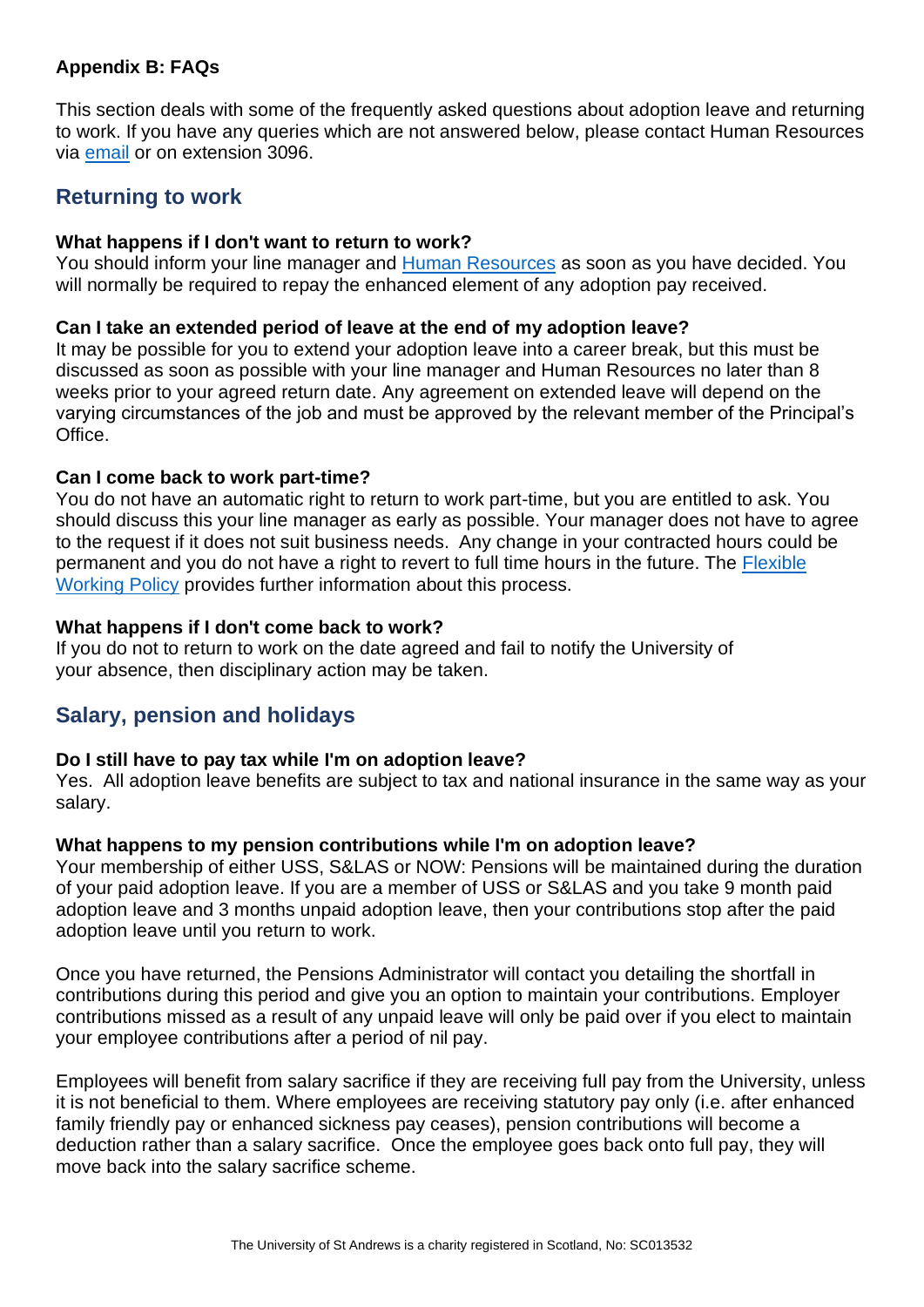If you have any questions about your pension, please contact our [Pensions Administrator.](mailto:pensions@st-andrews.ac.uk)

#### **Do I still get an increment while I'm on adoption leave?**

Yes. Your entitlement to annual increments is unchanged.

#### **What happens to the annual pay award if I'm on adoption leave?**

You are entitled to the annual pay award and this will be administered as normal.

#### **What happens to my annual leave while I'm on adoption leave?**

You should ensure that you have taken all the annual leave you have accrued since the beginning of the leave year (1 August) before starting your adoption leave. You will not normally be allowed to carry these holidays forward.

You will continue to accrue annual leave whilst on your adoption leave. The amount accrued will depend on the length of your adoption leave. You can use your accrued annual leave directly after your adoption leave. You should inform your line manager as soon as possible and at least 8 weeks before your adoption leave ends. Further information on annual leave can be found in the [Annual Leave Policy.](https://www.st-andrews.ac.uk/policy/staff-annual-leave-and-other-absence/annual-leave.pdf)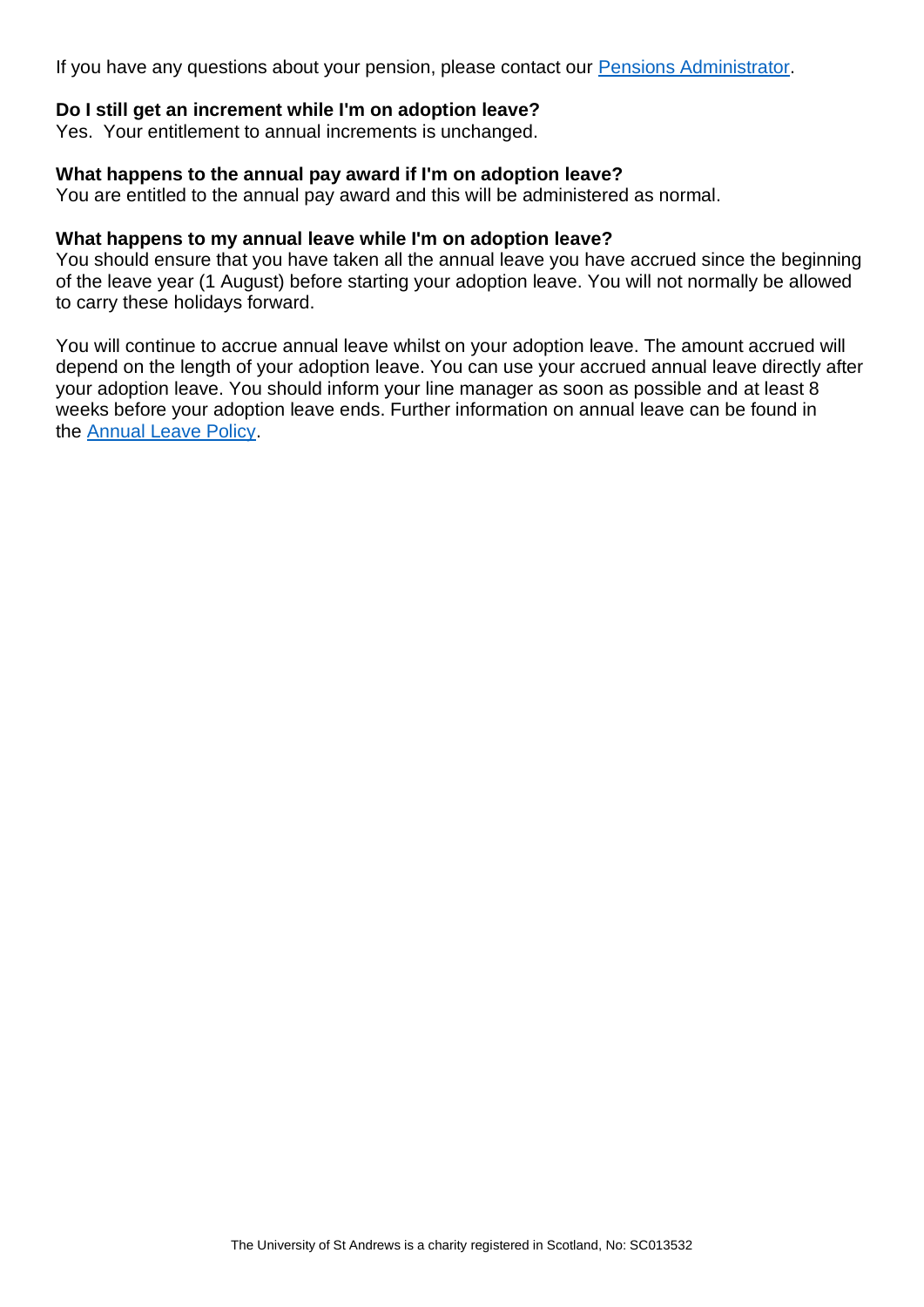#### <span id="page-10-0"></span>**Appendix C: Flowchart summary adoption leave**